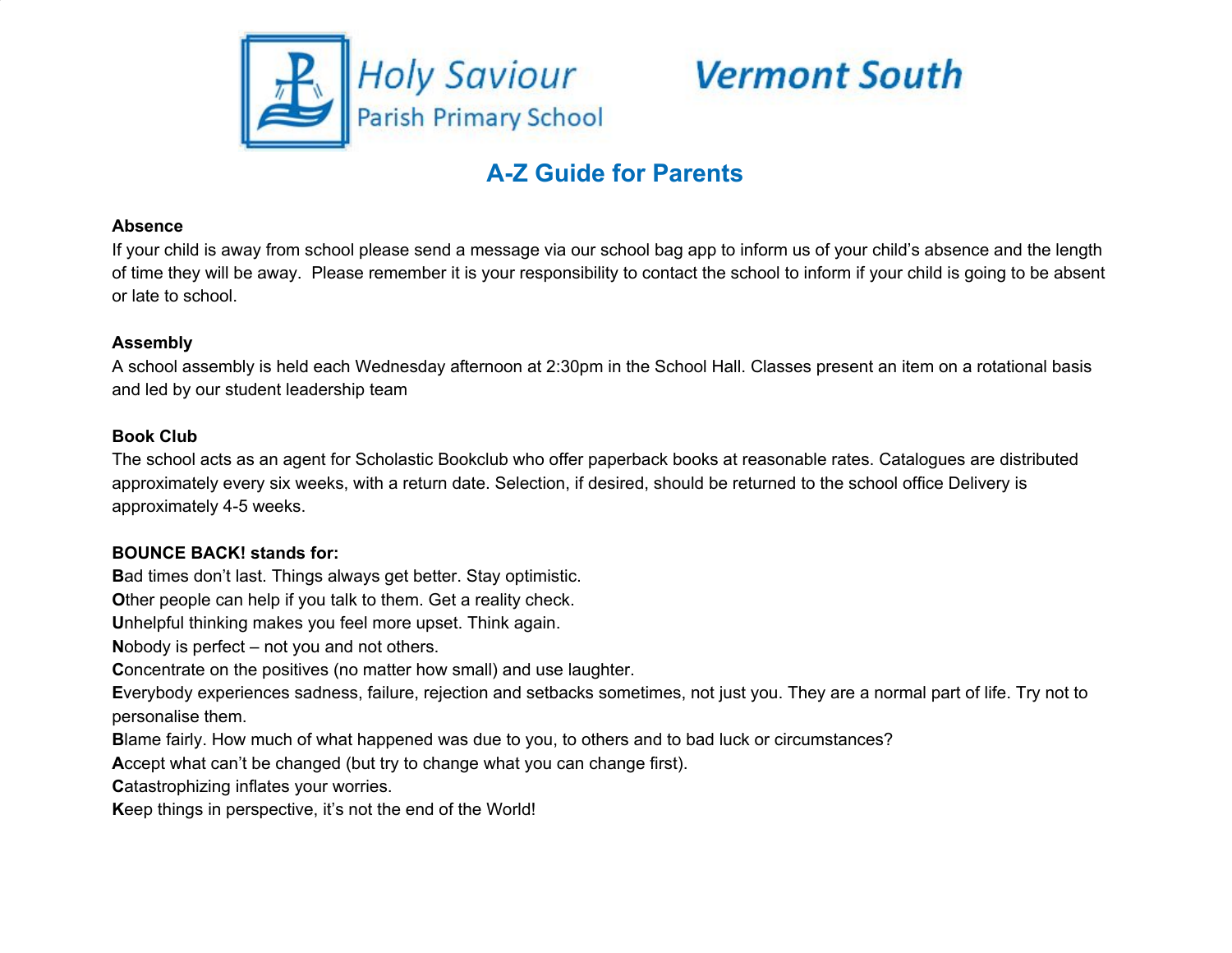# **Buddy Program**

The buddy program is designed for Prep and Grade 6 students to develop a caring and supportive relationship. Students are given opportunities to participate in activities throughout the year which helps build rapport and connectedness.

## **Camp**

Children in Years 5 and 6 attend a school camp each year. The camp provides opportunities for teachers and students to get to know each other and to enjoy activity based educational camp experience.

## **Car Park**

For the safety and well being of all users, parents and family members are asked to observe the parking directions and restrictions in our car park area. The Parish car park (Sherwood Rise entrance) is restricted to those who have an appointment at the Parish Office or for Parish events only. As stated in the Parent Handbook, cars are not to be driven on the School property to drop or pick up children. There is ample on street parking around the school and also crossing supervisors on Highbury Road and Weeden Drive to ensure safe passage across roads and into the school. The safety and wellbeing of all children is our priority at Holy Saviour and the cooperation and patience of all users is paramount in ensuring this happens.

## **CDFpay**

We understand there are many times when you may need to provide cash to your child to pay for lunch orders, special events etc. But cash isn't the only option in today's world; which is why we want to make it convenient for you to make payments. We have introduced CDFpay, which is a cash-free solution for our lunch orders such as Bakers Delight and Subway and for special events such as Hot Dog Days, Father's Day stalls and free dress days. This solution is an online payment platform offered by the Catholic Development Fund Melbourne (CDF). We will be encouraging all parents to use this simple, cash-free platform in the future. Please be assured that we will not turn away parents/students who choose to pay via cash, however to ensure the success and drive the full benefits of this program we encourage your participation.

### **Child Safety**

Holy Saviour School is committed to the safety of all children in our school community. We believe all children have the right to be safe, happy and empowered. We support and respect all children, as well as our staff, families and volunteers.

### **Classroom lunch orders**

The school has a number of options for ordering lunches, Classroom Cuisine (Wed) and Subway (Fri). WIth Classroom Cuisine, orders are placed by parents online before 8:00 am to ensure same day delivery . To place an order or to view the service offered please visit: [www.classroomcuisine.com.au](http://www.classroomcuisine.com.au/)

With Subway, orders are placed on a Thursday either online via CDFPay or through the school office.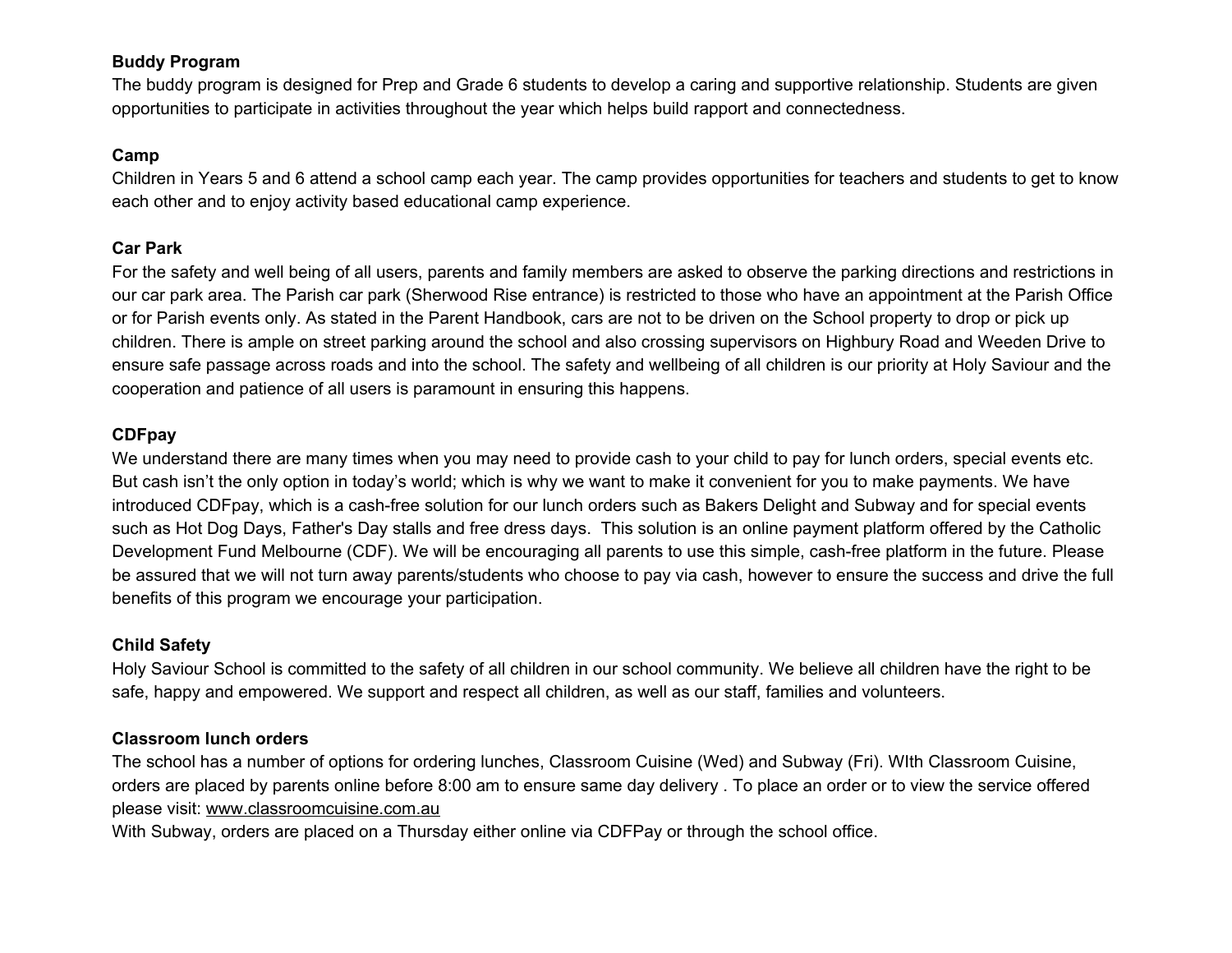## **Excursions / Incursions**

These take place in each year level of the school. They are seen to be an integral part of the school curriculum. It is expected that all children will participate in the excursion program. The cost of excursions/incursions is met by the Excursion Levy which is included in the general levy.

Parents will be informed of excursion details prior to the excursion taking place, and are asked to return permission notes promptly as absence of the note may necessitate children being excluded from the excursion.

## **First Aid**

All children who are sick at school are sent to the sick bay for their own care and welfare. A staff member will contact parents if children are not well enough to remain at school. The school has a policy of not administering drugs (e.g. Aspirin) or other medication without permission from parents. As part of our First Aid Policy, any child presenting to the sick bay after a head knock of any type must remain in the sick bay until parents have been contacted. Please note that any child not well enough to go outside at recess or lunchtime is not well enough to be at school.

The school's administration has a commercial arrangement with Healthguard First Aid to train and maintain the appropriate level 2 First Aid training for all staff. Healthguard advises us when this training needs to be updated and they offer appropriate Professional Development training on site after hours.

#### **Hats**

School hats are compulsory in the first and fourth term. A "No Hat No Play" rule applies.

### **Health Regulations**

Ministry of Education and Health Department regulations apply in cases of infectious diseases involving exclusion from school. These guidelines are available from the school office and are printed in the School Newsletter.

### **Library**

The Library is the centre of the school's available resources, contributing directly to the child's learning experiences. The library houses a variety of resource materials: picture story books, fiction and non-fiction books, pictures and various audio-visual aids and equipment. All children are encouraged and expected to borrow books from the school library regularly throughout the school year. Parents are asked to encourage the borrowing of books by taking an interest in what their children borrow. To help protect books from being damaged it is expected that each child will have library bag. If library books are lost or damaged through carelessness, it is expected that the replacement costs will be met by the child/family concerned.

## **Lost Property**

.

Unclaimed property is held in the Lost Property Box which is located in the back entrance to the shared area. At the end of each term all un-named, unclaimed articles are directed to the Uniform Shop.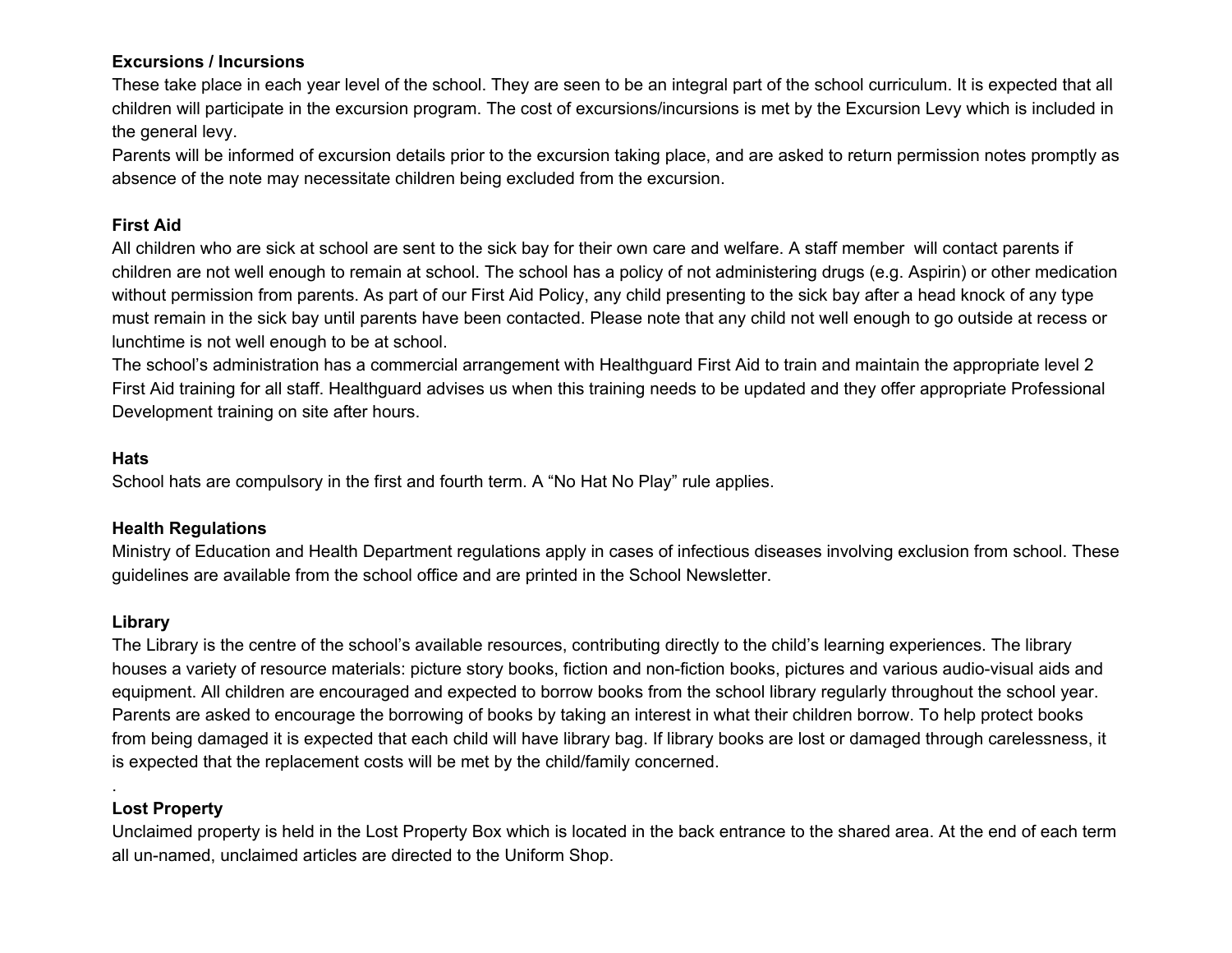### **Mass**

School Masses are timetabled on Sundays and during school hours. Children are taken to Mass on special occasions. All families are expected to attend Sunday School Masses.

#### **Meditation**

At Holy Saviour, meditation and mindfulness are practiced often, especially as part of Resilience Project lessons.

#### **Music Tuition (Private)**

Our students have the opportunity to attend private music tuition in keyboard, drums and guitar. These take place on the school premises during school hours.

### **Operoo**

Operoo has an innovative parent controlled electronic medical form for schools, clubs and other groups with a duty of care to children. It's an electronic version of the paper based forms you're always having to fill in for excursions, camps, enrolments, etc. It provides you the opportunity to update your child's medical information promptly and accurately while providing the school with instant access to the most current emergency information provided by you.

### **Out of School Hours Care Program**

At Holy Saviour we offer a before and after school program in a caring and homely atmosphere Mornings- 7.00am- 9.00am Afternoons- 3:30pm to 6:00pm and Early term dismals. The programs are outsourced . Contact the School Office for application forms.

### **Parent Participation and Involvement**

All parents are encouraged to be actively involved in the life of the school. Opportunities are available for participation in classroom programs, excursions, senior sport, school camp, school library etc., and as parent representatives on the Parish Education Board. Please also note that any parent volunteering in any capacity in the school must have a current 'Working with Children' check. These are free of charge and can be organised through the local post office. All registered parents with these checks are recorded on a school database.

### **Parent/Family Events**

- Liturgies- beginning/end of School year of, new term, important times in Liturgical year, Grandparents Day, Year level Sunday Mass and Morning Tea, daily parish Mass
- **Numeracy Nights**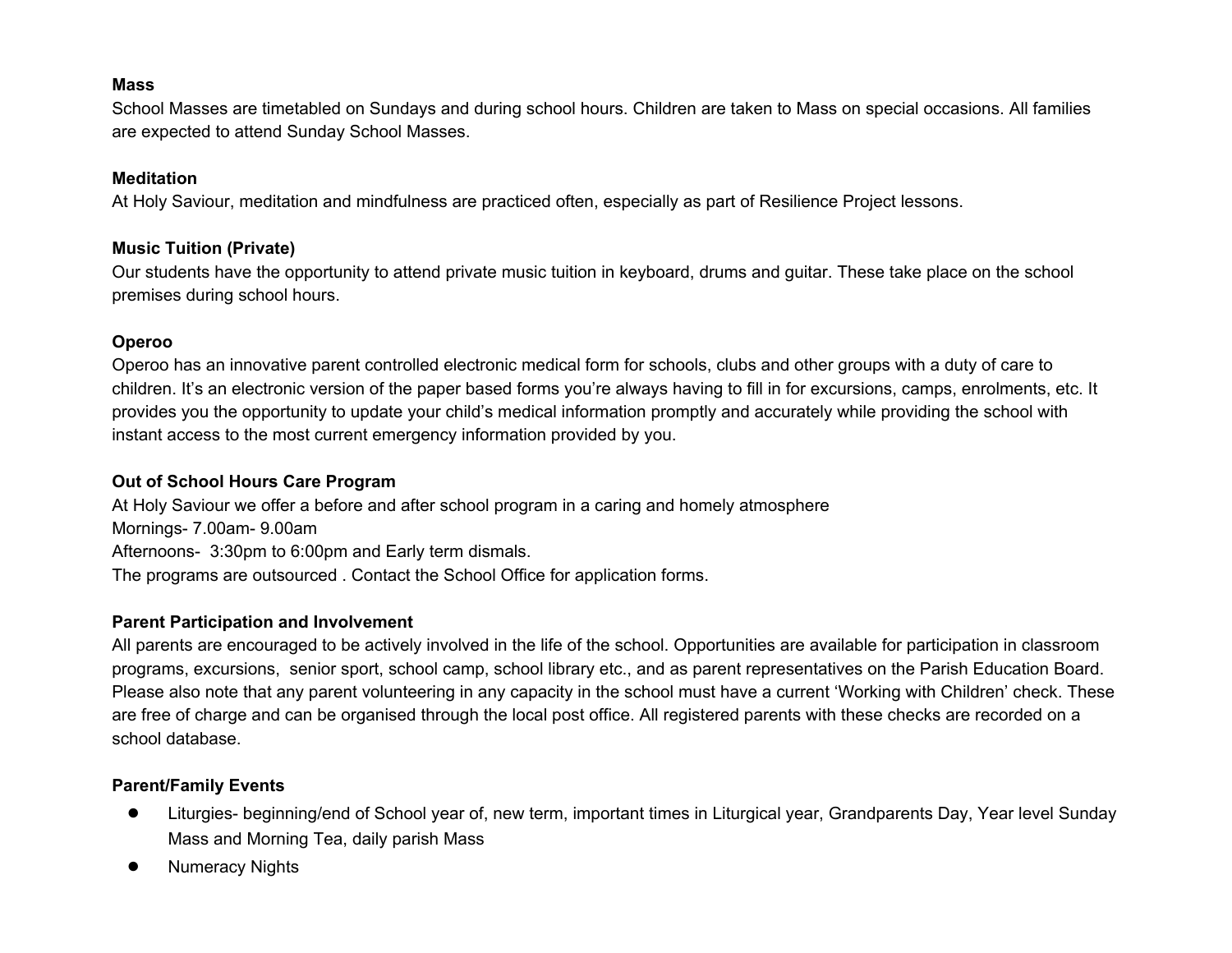- **STEAM nights**
- Cybersafety nights
- Wellbeing nights
- Sexuality education

# **Parent Newsletter**

The Holy Saviour newsletter is published fortnightly on a Friday during the school term. Our multi-page digital newsletter works on any device. Links to the newsletter are sent out via our Skoolbag App. We encourage parents to take the time to read the newsletter each week as it contains important information and upcoming events.

# **Parent Teacher Interviews**

Interviews are arranged at the beginning of the year and at the end of second term. These provide an opportunity for parents to discuss the progress of their children and any concerns that either teacher of parent may have. Teachers are available at other times to discuss your child's educational growth. However, parents are asked to telephone the school and make an appointment for an interview. This ensures that the teacher is available and that the interview is profitable for all concerned. The Principal is always available to parents to discuss the wellbeing of children. Appointments can be made by contacting the school's secretary.

## **Physical Education**

All children from Prep to Year 6 have a weekly P.E. lesson. Children are expected to wear sports uniform on their sports day. Children in Years 4-6 participate in the Waverley East Sports Association Competition against neighbourhood schools. Games are generally played on a Friday. Parents are encouraged to support school teams and to assist with supervision.

## **Playground Supervision**

The playground is supervised at all times by a teacher(s). Before school supervision commences at 8:40am and concludes after school at 3:45pm. Children still on the premises at 3:45pm are required to wait in the Administration corridor until collected. Children that have not been collected from the office by 4:00pm will be sent to After School Care at the parent's expense.

# **Playgroup**

Open to all Parents, Grandparents and Carers of babies and Pre-schoolers. Tuesday mornings 9am to 11am during school term in the Wellbeing Hub. It's a great opportunity to come along, relax and have a cuppa with other parents while the children are playing. BYO Child 's snack, Morning Tea and Coffee supplied, Gold Coin Donation.

All enquiries to Kimberly on 0411 178 676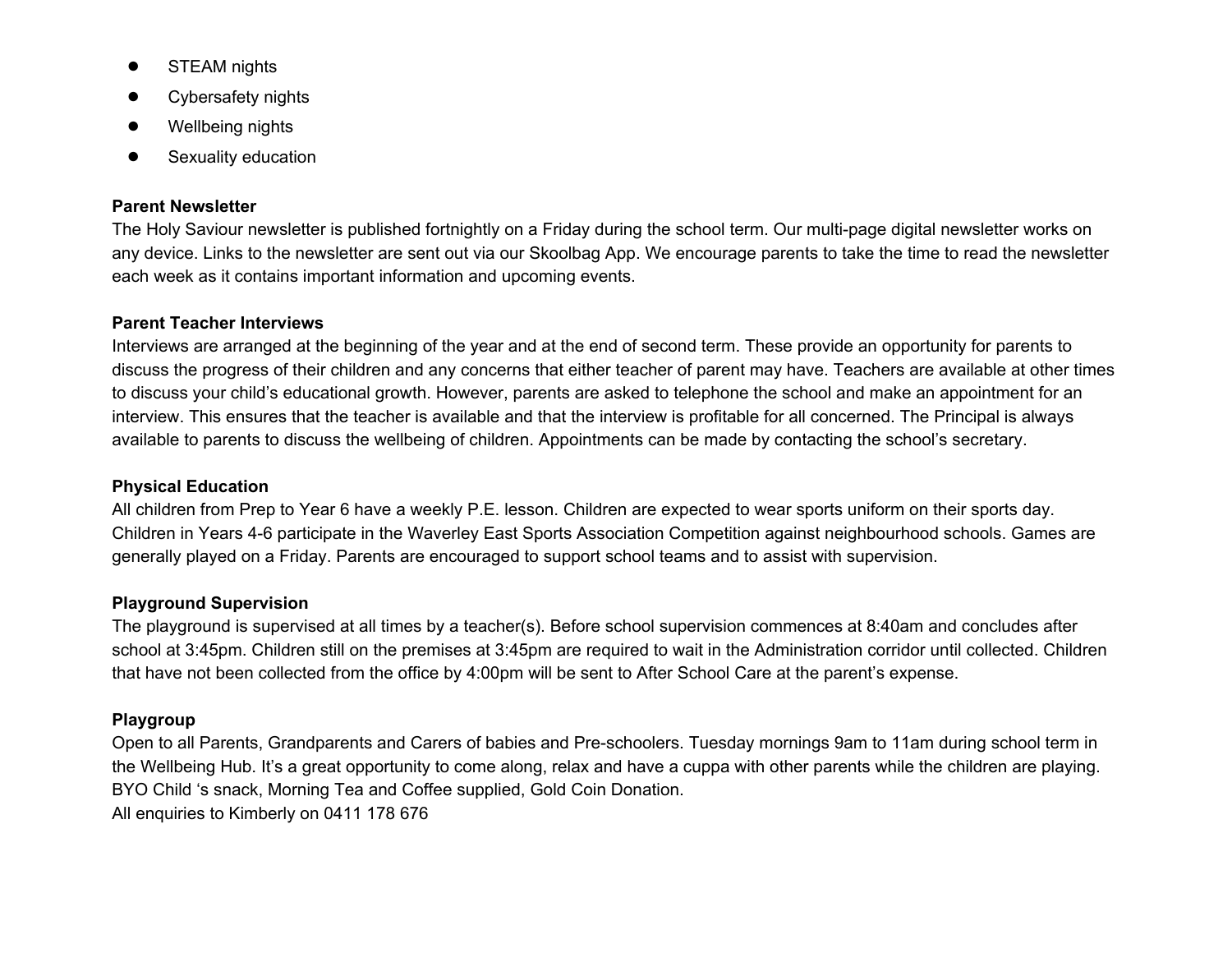## **Restorative Practices**

Restorative practices assist young people to become aware of how their behaviours impact other people.At Holy Saviour we try to see instances of 'wrong doing' as opportunities for learning. We aim to work with children in circles to help restore and rebuild relationships after harm has occurred. Within this process we work on building empathy and understanding which are vital life skills which students can take with them beyond their formal years of schooling.

#### **Sacraments**

The children are prepared to receive their Sacraments through a home based program which is supported by the school and led by the Parish. Children receive the Sacrament of Reconciliation (usually Grade 3), followed by the Sacraments of Eucharist (usually Grade 4) and Confirmation in later years. For details regarding the Sacraments please go to the Holy Saviour Parish website and / or call the Parish office on 9401 6340

### **Social Justice Initiatives:**

- St Vincent de Paul (Food Drives, etc)
- Caritas/Catholic Missions- recognising and supporting their work
- Red Day- affirming the rights of Freedom of Belief for all peoples

### **Skoolbag App**

Skoolbag is an electronic communication tool that you will be able to receive the school newsletter, access the school calendar, lodge absences and receive important information when required. It is recommended that all parents download this free app from the App Store.

### **Staff In-Service Days**

The school is entitled to close for teacher in-service days on 6 days per year. Advance notice is always given.

### **Student led lunch clubs**

Students are given opportunities to lead lunch clubs focussing on their own interests and hobbies- these include areas in art, digital technologies and aerobics.

### **Student Wellbeing**

The school has both pastoral care guidelines and a discipline policy which provide for the welfare of each student based on the logical consequences approach.

The school's leadership team constitutes the Wellbeing group who are responsible for monitoring the wellbeing of all students. The school also employs a Wellbeing and Learning Diversity Leader. Any parental concerns regarding student wellbeing should be directed to the classroom teachers, Principal (Mr Steve Evans), Learning Diversity Leader (Mrs Carly Corcoran).